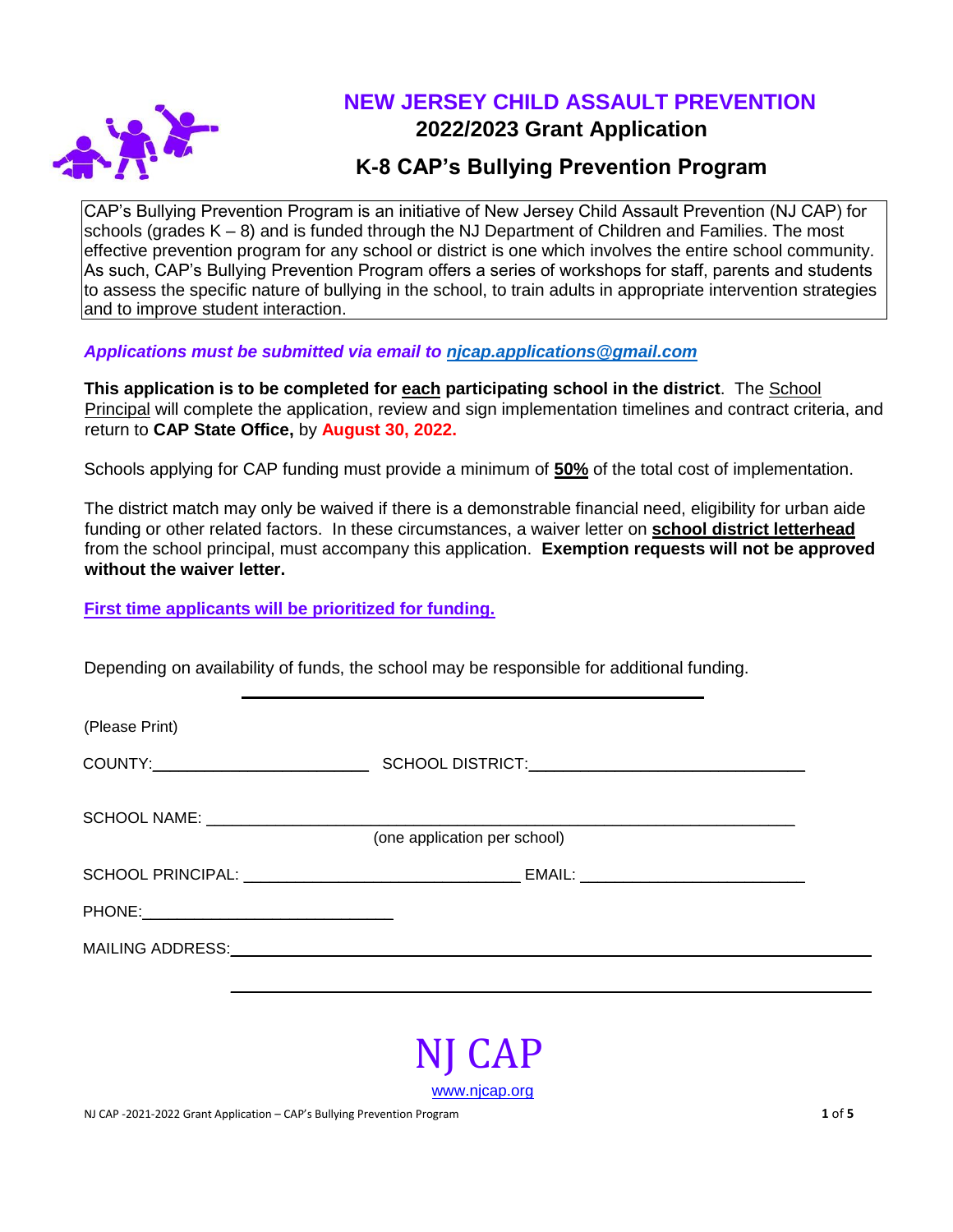This CBPP application is for Kindergarten through Eighth grades. (*see pg. 4 for specific information about each program/workshop)*

### **PLEASE COMPLETE FUNDING REQUEST:**

The following should be completed in collaboration with the CAP County Coordinator. CAP's Bullying Prevention Program requires a **staff in-service**. The in-service date should be reserved in advance. A parent workshop is also required for each school.

Funding may not be authorized to districts who cannot guarantee in-service dates.

| Please indicate a tentative in-service date _________________. |  |                                                                                                                                                                                                                                                                                                                                 |
|----------------------------------------------------------------|--|---------------------------------------------------------------------------------------------------------------------------------------------------------------------------------------------------------------------------------------------------------------------------------------------------------------------------------|
| a) $$180.00 \times$ # of Kindergarten - $2^{nd}$ Grades        |  | $\mathbb{S}$                                                                                                                                                                                                                                                                                                                    |
| b) \$180.00 x _____ # of $3^{rd}$ – $5^{th}$ grades in school  |  | $\sim$                                                                                                                                                                                                                                                                                                                          |
| c) \$180.00 x _____ # of $6^{th} - 8^{th}$ grades in school    |  | $\sim$ $\sim$                                                                                                                                                                                                                                                                                                                   |
| d) $$188.00 x$ $*$ $#$ of Staff in-service                     |  | $\mathbb S$ and $\mathbb S$ and $\mathbb S$ and $\mathbb S$ and $\mathbb S$ and $\mathbb S$ and $\mathbb S$ and $\mathbb S$ and $\mathbb S$ and $\mathbb S$ and $\mathbb S$ and $\mathbb S$ and $\mathbb S$ and $\mathbb S$ and $\mathbb S$ and $\mathbb S$ and $\mathbb S$ and $\mathbb S$ and $\mathbb S$ and $\mathbb S$ and |
| e) $$188.00 x$ # of Parent workshop                            |  |                                                                                                                                                                                                                                                                                                                                 |
| f) \$339.00 Implementation/Program Review<br>(Optional)        |  |                                                                                                                                                                                                                                                                                                                                 |

Required components for those who apply for Kindergarten through Eighth grade implementation:

- 1) Staff In-Service
- 2) Parent Workshop
- 3) Workshops for students

Optional components for those who apply for Third through Eighth grade implementation (See explanations on page 4):

- 1) Implementation Planning Committee
- 2) Program Review

| Total cost of implementation (a+b+c+d+e+f) | $=$      |
|--------------------------------------------|----------|
| School contribution - 50% minimum          | minus \$ |
| State CAP Funding                          | $=$      |

#### **Partial grants may be awarded.**

If the application is not approved for CAP funding, the school may still implement this curriculum using other funding sources.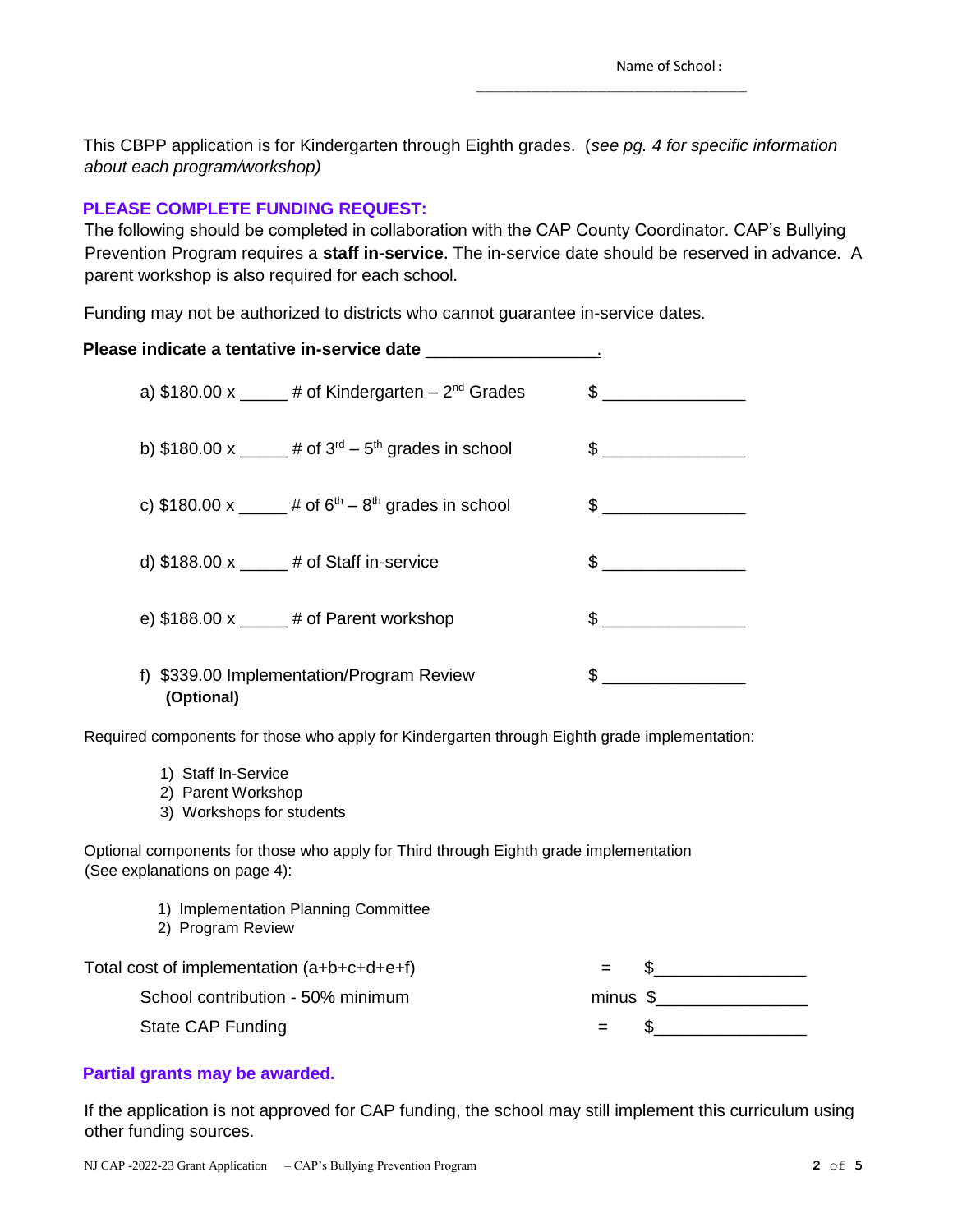# **PLEASE COMPLETE THE FOLLOWING:**

- 1. When did your district last implement the CAP Elementary Program?
- 2. If applicable, please respond to the following:
	- A. When did you last implement CAP's Bullying Prevention Program?
	- B. In what grades was the program implemented?
- 3. What needs do you think CAP's Bullying Prevention Program will meet in your school and/or community?
- 4. Please provide a statement of in-kind contribution which teaching staff will render on behalf of the project (e.g. additional in-service time, public relations, community outreach, curriculum additions focusing on prevention issues, bulletin boards, etc.)
- 5. How will CAP's Bullying Prevention Program fit into your current character education program?
- 6. Please provide a statement on future plans on follow up of this K-8 program. Will you provide for the maintenance phase of the program for next year? Will you include CAP in your health curriculum in the future?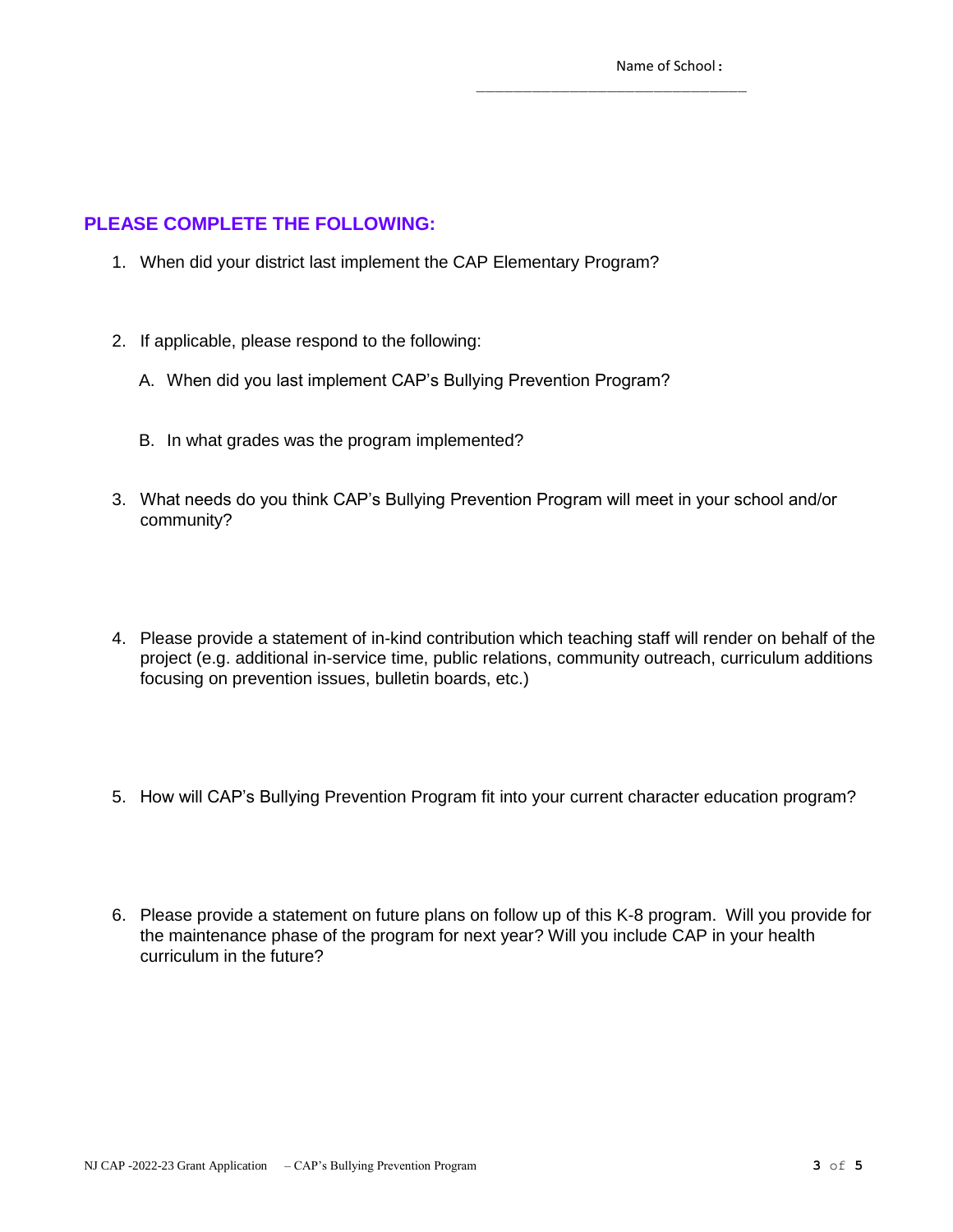# **CONTRACT CRITERIA**

### **A school that chooses to apply for funding will meet the following criteria:**

- 1. Since the basic CAP curriculum forms the foundation for CAP's Bullying Prevention Program, it is recommended that schools have had CAP within the three years preceding implementation of CAP's Bullying Prevention Program.
- 2. The school will support the implementation of CBPP according to the design of NJ CAP, including:
	- a. **Administrative Meeting**-30-60 minutes. This meeting is required and should be scheduled in the fall of the current school year. The CAP County Coordinator will meet with administration to discuss all specifics of the program.
	- b. **Teacher/Staff Workshop** All school staff are invited including cafeteria workers, playground aides and any auxiliary staff who interface with the children.
	- c. **Implementation/Planning Committee**-(Optional) This group will be comprised of Principal, school nurse, counselor, parents, one student from each grade and staff representatives, etc. They will act as a steering committee for the implementation of the program and will meet after the staff in-service and prior to the classroom workshops. Their initial meeting will be 30-60 minutes with the CAP coordinator to discuss the specific needs of the school community and plan the implementation of school workshops.They will again meet at end of the program during the program review.
	- d. **Parent Workshop-** This workshop gives parents the opportunity to discuss the problem of bullying behaviors in the school community and to give strategies to help their children who are being bullied, those exhibiting bullying behaviors or those witnessing bullying.
	- e. **Student Workshops-**These workshops are developmentally appropriate for students in Kindergarten through 8<sup>th</sup> grades. These workshops help sensitize students to the roles of those being bullied, those exhibiting bullying behavior and those witnessing bullying. Strategies to de-escalate bullying will be presented.

**Grades K-5 -** two 1-hour classroom presentations with an additional 30-minute Review Time.

Grades 6<sup>th</sup>-8<sup>th</sup> - two 40 to 60-minute classroom presentations. Additional 30 minutes required for Review Time for every two classes.

**Review Time –** The school will provide space for a post workshop review. This review follows the classroom workshop. Children interested in participating in the post workshop review shall be permitted the time to attend.

f. **Program Review Meeting**-(Optional) 60 minutes. Takes place within one month of concluding the student workshops and is attended by the original Implementation Steering Committee, the principal, school nurse, counselor, parent, staff and student representatives from all grades, etc., and CAP Coordinator. A report will be given to the committee which will summarize the amount and severity of bullying in the school from the school community's perspective. A suggested timeline will be given to the committee for ongoing de-escalations of bullying in the school, including setting up school policies, adult intervention and resources on bullying. The Implementation Steering Committee will be encouraged to continue as the group which will oversee the prevention of bullying in the school.